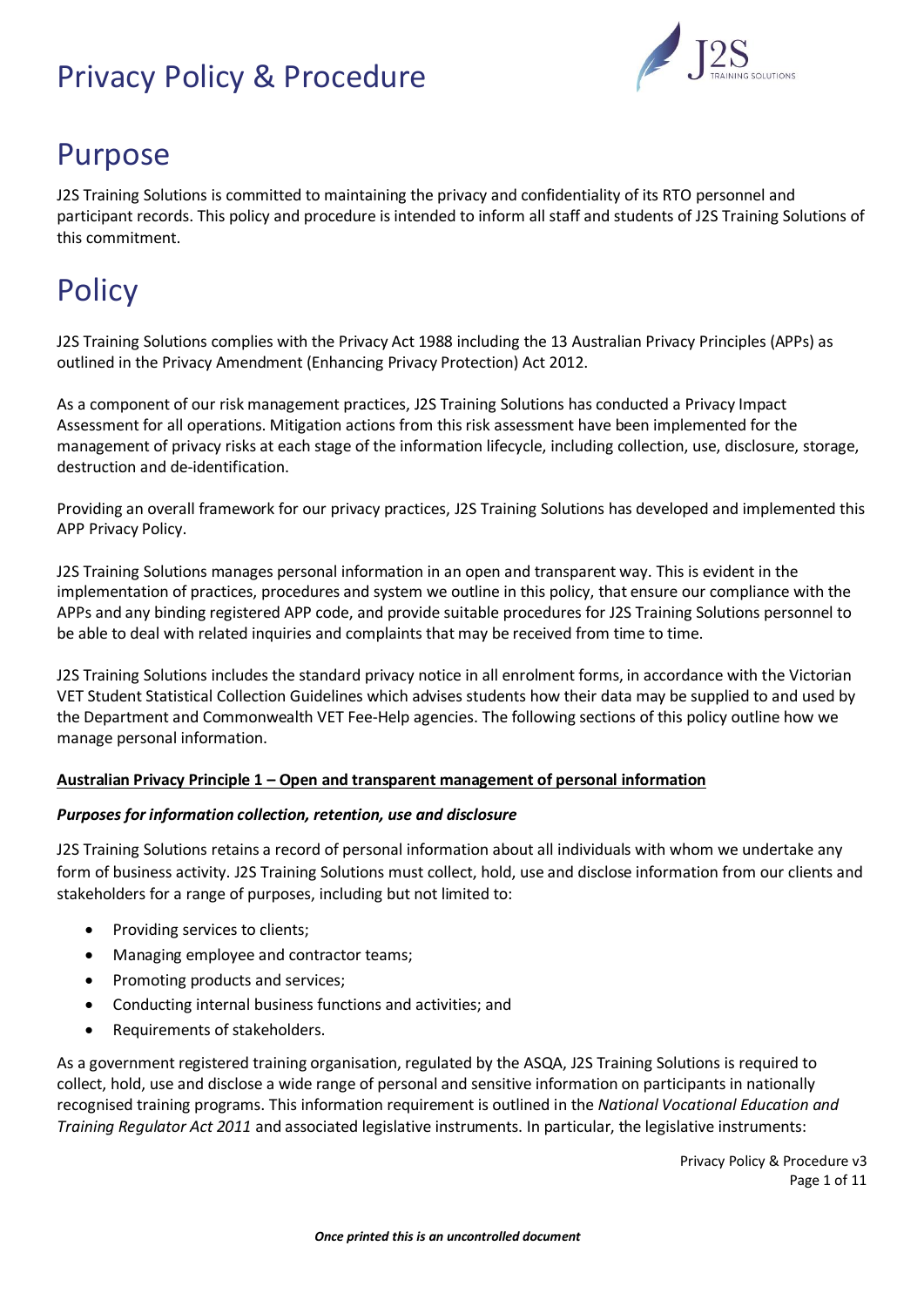

- *Standards for Registered Training Organisations 2015*; and
- Da*ta Provision Requirements 2012.*

It is noted that J2S Training Solutions is also bound by various State Government Acts requiring similar information collection, use and disclosure (particularly *Education Act(s), Vocational Education & Training Act(s) and Traineeship & Apprenticeships Act(s)* relevant to state jurisdictions of J2S Training Solutions RTO operations.

It is further noted that, aligned with these legislative requirements, J2S Training Solutions delivers services through a range of Commonwealth program and State Government funding contract agreement arrangements, which also include various information collection and disclosure requirements.

Individuals are advised that due to these legal requirements, J2S Training Solutions discloses information held on individuals for valid purposes to a range of third party entities including:

- Governments (Commonwealth, State or Local);
- Australian Apprenticeships Support Networks;
- **Employers (and their representatives);**
- job active providers;
- **■** schools,
- parents/guardians; and
- service providers such as credit agencies and background check providers.

## *Kinds of personal information collected and held*

The following types of personal information are generally collected, depending on the need for service delivery:

- Contact details;
- **■** Employment details;
- Educational background;
- Demographic Information;
- Course progress and achievement information; and
- Financial billing information.

The following types of sensitive information will be collected and held:

- **■** Identity details;
- Employee details & HR information;
- Complaint or issue information;
- Disability status & other individual needs;
- Indigenous status; and
- Background checks (such as National Criminal Checks or Working with Children checks).

Where J2S Training Solutions collects personal information of more vulnerable segment of the community (such as children), additional practices and procedures are also followed. Please refer to J2S Training Solutions *Working with Children Policy and Procedures* for further information.

## *How personal information is collected*

J2S Training Solutions usual approach to collecting personal information is to collect any required information directly from the individuals concerned. This may include the use of forms (such as registration forms, enrolment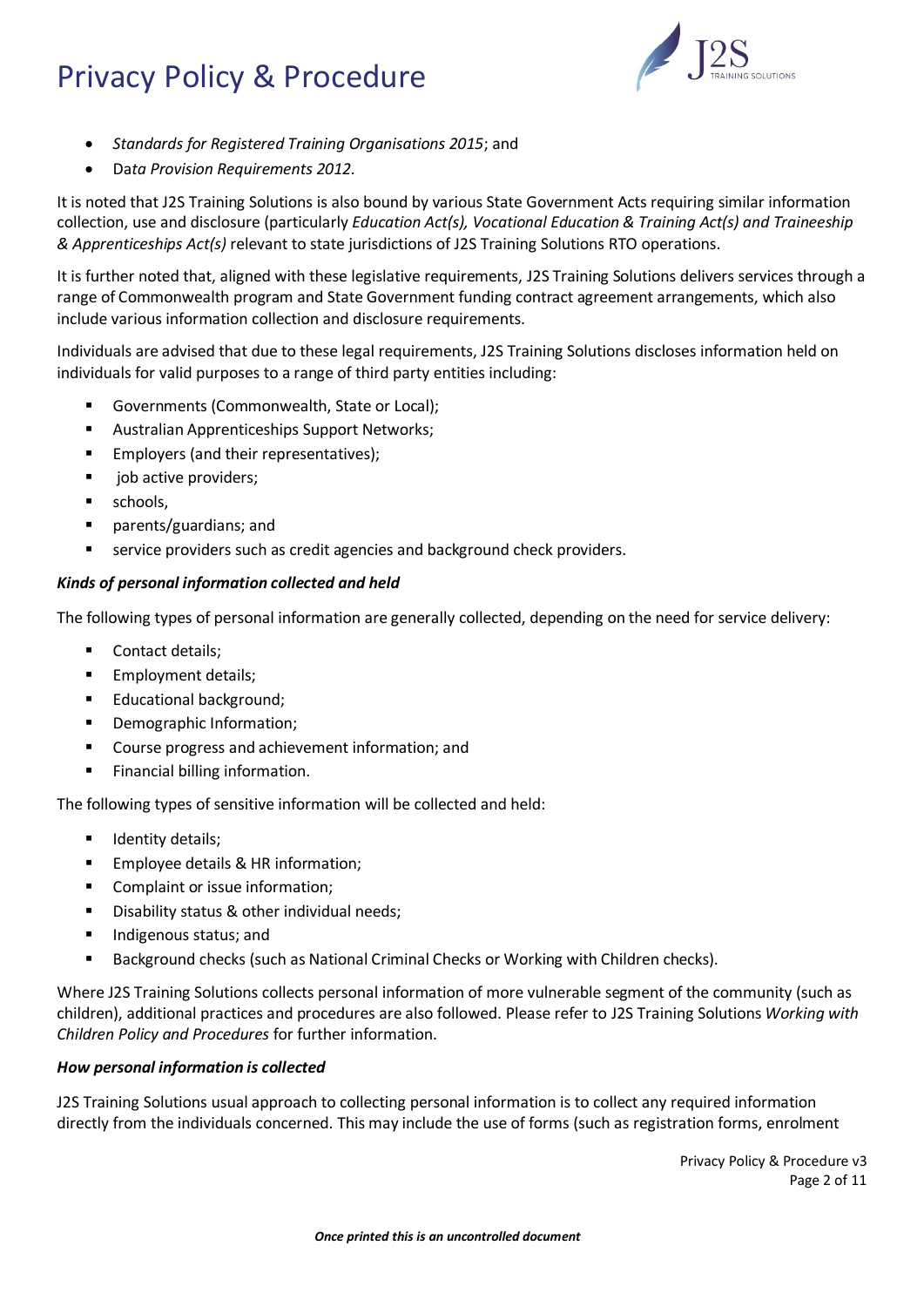

forms or service delivery records) and the use of web-based systems (such as online enquiry forms, web portals or internal operating systems).

#### *How personal information is held*

J2S Training Solutions usual approach to holding personal information includes robust storage and security measures at all times. Information on collection is:

- As soon as practical converted to electronic means;
- Stored in secure, password protected systems, such as financial system, learning management system and student management system; and
- Monitored for appropriate authorised use at all times.

Only authorised personnel are provided with login information to each system, with system access limited to only those relevant to their specific role. J2S Training Solutions ICT systems are hosted internally with robust internal security to physical server locations and server systems access. Virus protection, backup procedures and ongoing access monitoring procedures are in place.

Destruction of paper based records occurs as soon as practicable in every matter, through the use of secure shredding and destruction services at all J2S Training Solutions sites.

Individual information held across systems is linked through a J2S Training Solutions allocated identification number for each individual.

#### *Retention and Destruction of Information*

*J2S Training Solutions securely disposes the documents* for which personal information records are kept.

Specifically, for our RTO records, in the event of our organisation ceasing to operate the required personal information on record for individuals undertaking nationally recognised training with us would be transferred to the ASQA, as required by law.

#### *Accessing and seeking correction of personal information*

J2S Training Solutions confirms all individuals have a right to request access to their personal information held and to request its correction at any time. In order to request access to personal records, individuals are to make contact with J2S Training Solutions Data Specialist on 1300 81 81 21 and request an *Access to Records Form*.

In all cases where access is requested by a third party, J2S Training Solutions will ensure that:

- Parties requesting access to personal information are robustly identified and vetted;
- Where legally possible, the individual to whom the information relates will be contacted to confirm consent (if consent not previously provided for the matter); and
- Only appropriately authorised parties, for valid purposes, will be provided access to the information.

#### *Making our Privacy Policy available*

Privacy Policy & Procedure v3 Page 3 of 11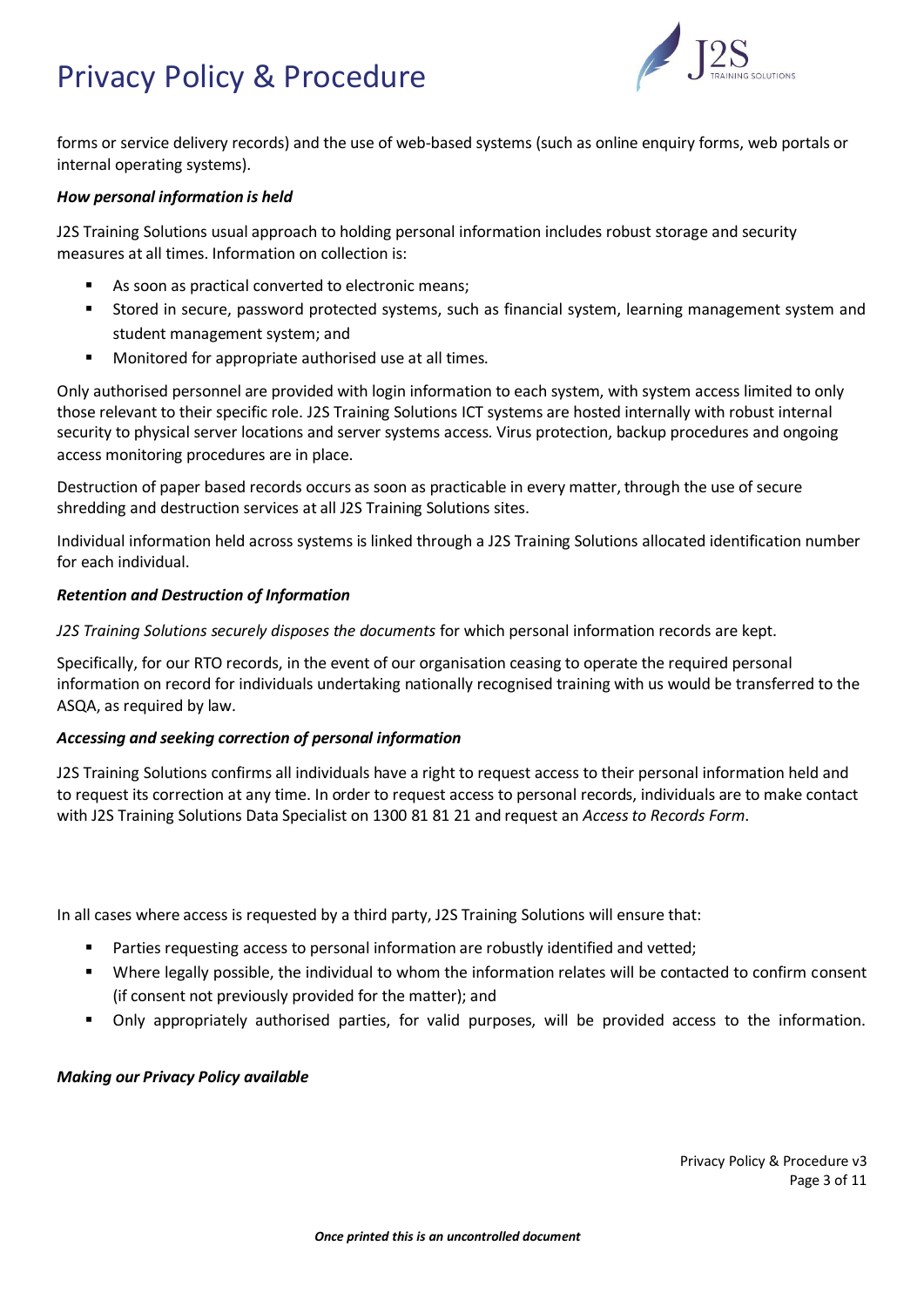

J2S Training Solutions provides its Privacy Policy to students through its Learner Handbook, with all information being publicly available from the Privacy link on our website. This website information is designed to be accessible as per web publishing accessibility guidelines, to ensure access is available to individuals with special needs (such as an individual with vision impairment).

In addition, this APP Privacy Policy is:

- Prominently displayed at each J2S Training Solutions premises;
- Included within J2S Training Solutions *Learner Handbook*;
- Noted within the text or instructions at all information collection points (such as informing individuals during a telephone call of how the policy may be accessed, in cases where information collection is occurring); and
- Available for distribution on request, as soon as possible after the request is received, including in any particular format requested by the individual as is reasonably practical.

If, in the unlikely event the Privacy Policy is not able to be provided in a particular format requested by an individual, we will explain the circumstances around this issue with the requester and seek to ensure that another appropriate method is provided.

## *Review and Update of this Privacy Policy*

J2S Training Solutions RTO reviews this Privacy Policy:

- On an ongoing basis, as suggestions or issues are raised and addressed, or as government required changes are identified;
- Through our internal audit processes on at least an annual basis;
- As a part of any external audit of our operations that may be conducted by various government agencies as a part of our registration as an RTO or in normal business activities; and
- As a component of each and every complaint investigation process where the compliant is related to a privacy matter.

Where this policy is updated, changes to the policy are widely communicated to stakeholders through internal personnel communications, meetings, training and documentation, and externally through publishing of the policy on J2S Training Solutions website and other relevant documentation (such as RTO Learner Handbook) for clients.

## **Australian Privacy Principle 2 – Anonymity and pseudonymity**

J2S Training Solutions provides individuals with the option of not identifying themselves, or of using a pseudonym, when dealing with us in relation to a particular matter, whenever practical. This includes providing J2S Training Solutions for anonymous dealings in cases of general course enquiries or other situations in which an individuals' information is not required to complete a request.

Individuals may deal with us by using a name, term or descriptor that is different to the individual's actual name wherever possible. This includes using generic email addresses that does not contain an individual's actual name, or generic user names when individuals may access a public component of our website or enquiry forms.

J2S Training Solutions only stores and links pseudonyms to individual personal information in cases where this is required for service delivery (such as system login information) or once the individual's consent has been received.

Individuals are advised of their opportunity to deal anonymously or by pseudonym with us where these J2S Training Solutions are possible.

> Privacy Policy & Procedure v3 Page 4 of 11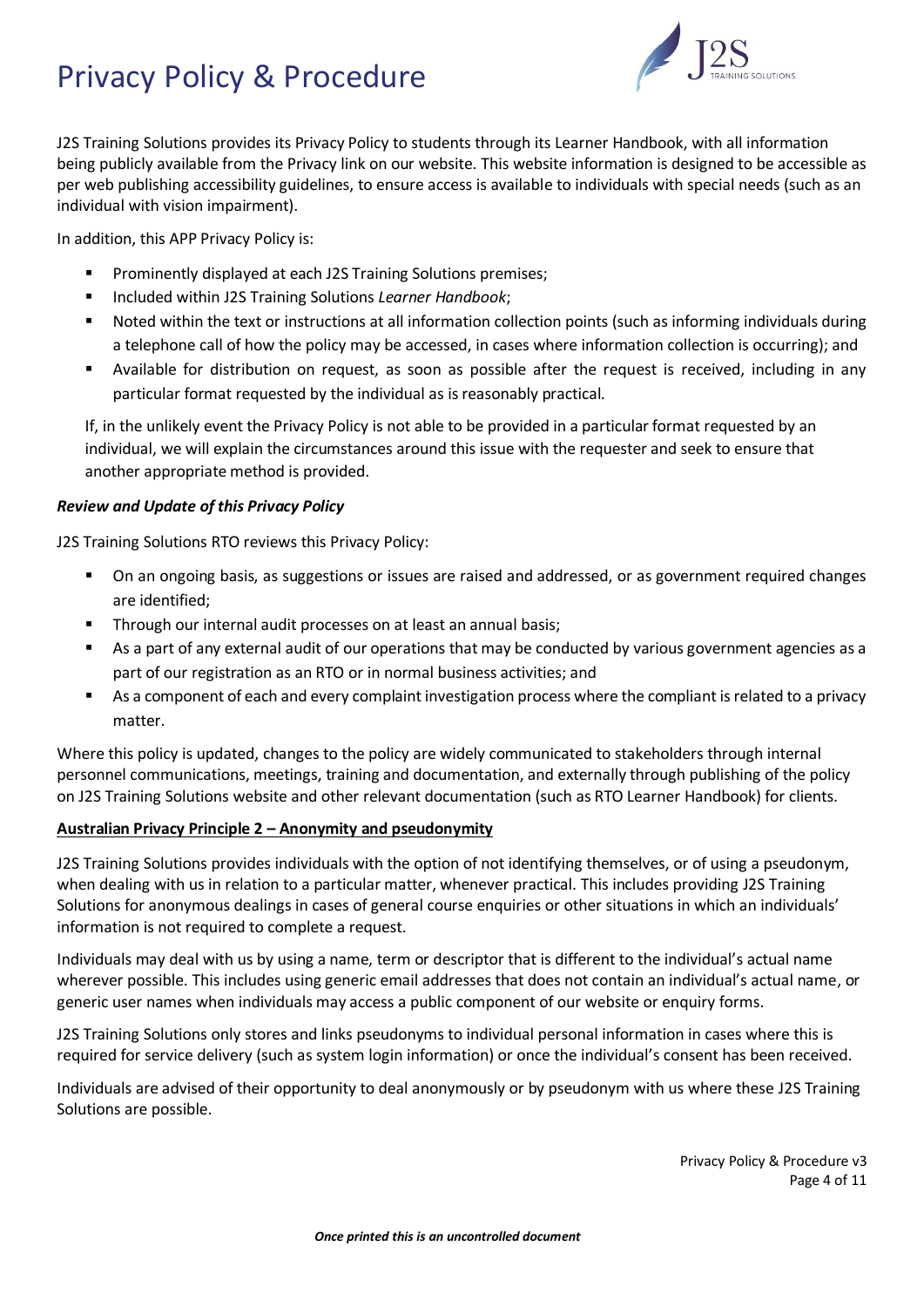

## *Requiring identification*

J2S Training Solutions must require and confirm identification however in service delivery to individuals for nationally recognised course programs. We are authorised by Australian law to deal only with individuals who have appropriately identified themselves. That is, it is a *Condition of Registration* for all RTOs under the *National Vocational Education and Training Regulator Act 2011* that we identify individuals and their specific individual needs on commencement of service delivery, and collect and disclose Australian Vocational Education and Training Management of Information Statistical Standard (AVETMISS) data on all individuals enrolled in nationally recognised training programs. Other legal requirements, as noted earlier in this policy, also require considerable identification arrangements.

There are also other occasions also within our service delivery where an individual may not have the option of dealing anonymously or by pseudonym, as identification is practically required for us to effectively support an individual's request or need.

#### **Australian Privacy Principle 3 — Collection of solicited personal information**

J2S Training Solutions only collects personal information that is reasonably necessary for our business activities.

We only collect sensitive information in cases where the individual consents to the sensitive information being collected, except in cases where we are required to collect this information by law, such as outlined earlier in this policy.

All information we collect is collected only by lawful and fair means.

We only collect solicited information directly from the individual concerned, unless it is unreasonable or impracticable for the personal information to only be collected in this manner.

#### **Australian Privacy Principle 4 – Dealing with unsolicited personal information**

J2S Training Solutions may from time to time receive unsolicited personal information. Where this occurs we promptly review the information to decide whether or not we could have collected the information for the purpose of our business activities. Where this is the case, we may hold, use and disclose the information appropriately as per the practices outlined in this policy.

Where we could not have collected this information (by law or for a valid business purpose) we immediately destroy or de-identify the information (unless it would be unlawful to do so).

## **Australian Privacy Principle 5 – Notification of the collection of personal information**

Whenever J2S Training Solutions collects personal information about an individual, we take reasonable steps to notify the individual of the details of the information collection or otherwise ensure the individual is aware of those matters. This notification occurs at or before the time of collection, or as soon as practicable afterwards.

Our notifications to individuals on data collection include:

- J2S Training Solutions identity and contact details, including the position title, telephone number and email address of a contact who handles enquiries and requests relating to privacy matters;
- The facts and circumstances of collection such as the date, time, place and method of collection, and whether the information was collected from a third party, including the name of that party;

Privacy Policy & Procedure v3 Page 5 of 11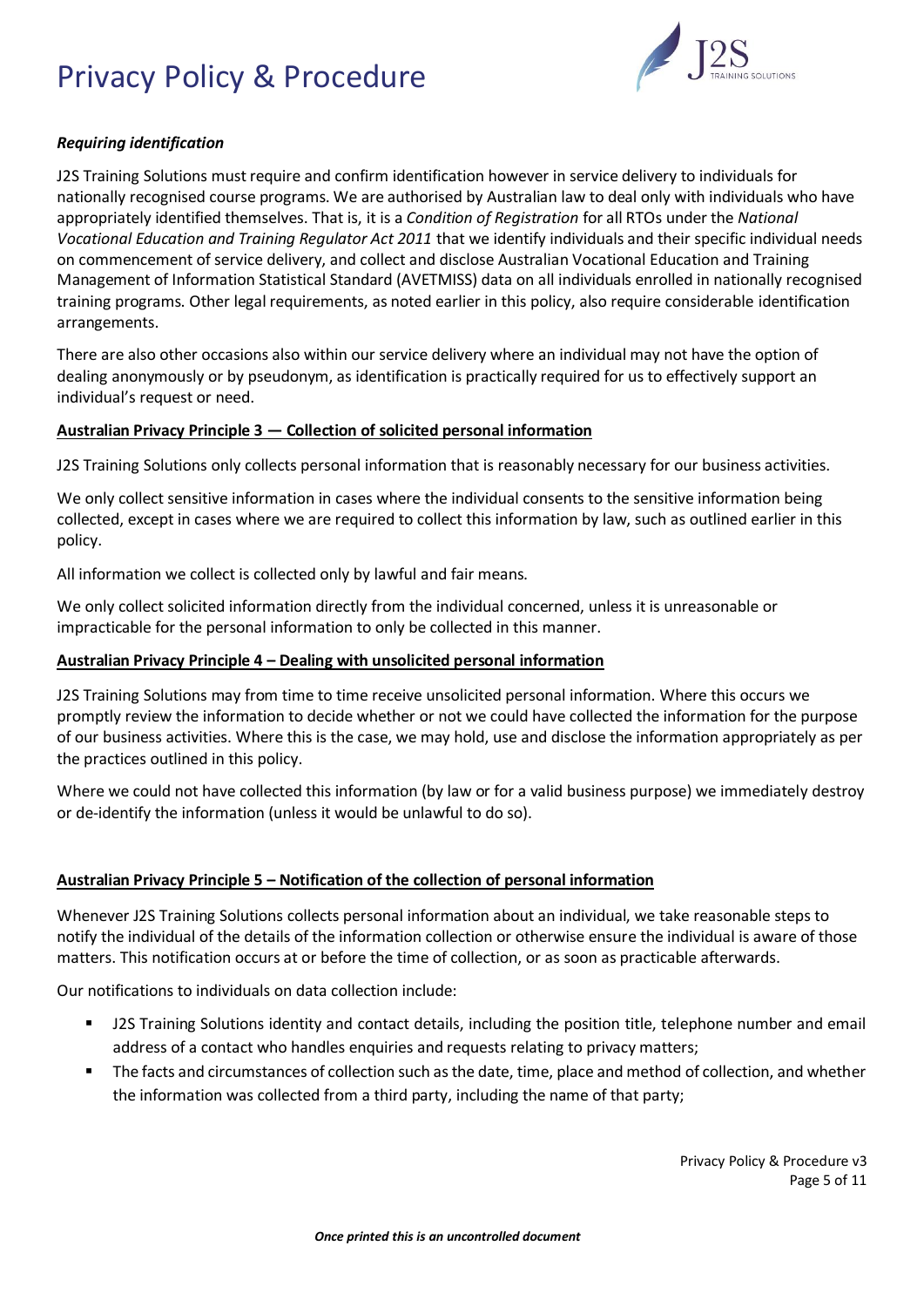

- If the collection is required or authorised by law, including the name of the Australian law or other legal agreement requiring the collection;
- The purpose of collection, including any primary and secondary purposes;
- The consequences for the individual if all or some personal information is not collected;
- Other organisations or persons to which the information is usually disclosed, including naming those parties;
- Whether we are likely to disclose the personal information to overseas recipients, and if so, the names of the recipients and the countries in which such recipients are located.
- A link to this APP Privacy Policy on our website or explain how it may be accessed; and
- **■** Advice that this APP Privacy Policy contains information about how the individual may access and seek correction of the personal information held by us; and how to complain about a breach of the APPs, or any registered APP code, and how we will deal with such a complaint.

Where possible, we ensure that the individual confirms their understanding of these details, such as through signed declarations, website form acceptance of details or in person through questioning.

## *Collection from third parties*

Where J2S Training Solutions collects personal information from another organisation, we:

- 1. Confirm whether the other organisation has provided the relevant notice above to the individual; or
- 2. Whether the individual was otherwise aware of these details at the time of collection; and
- 3. If this has not occurred, we will undertake this notice to ensure the individual is fully informed of the information collection.

## **Australian Privacy Principle 6 – Use or disclosure of personal information**

J2S Training Solutions only uses or discloses personal information it holds about an individual for the particular primary purposes for which the information was collected, or secondary purposes in cases where:

- An individual consented to a secondary use or disclosure;
- An individual would reasonably expect the secondary use or disclosure, and that is directly related to the primary purpose of collection; or
- Using or disclosing the information is required or authorised by law.

#### *Requirement to make a written note of use or disclosure for this secondary purpose*

If J2S Training Solutions uses or discloses personal information in accordance with an 'enforcement related activity' we will make a written note of the use or disclosure, including the following details:

- The date of the use or disclosure;
- Details of the personal information that was used or disclosed;
- **E** The enforcement body conducting the enforcement related activity;
- If the organisation used the information, how the information was used by the organisation;
- **•** The basis for our reasonable belief that we were required to disclose the information.

#### **Australian Privacy Principle 7 – Direct marketing**

J2S Training Solutions does not use or disclose the personal information that it holds about an individual for the purpose of direct marketing, unless:

> Privacy Policy & Procedure v3 Page 6 of 11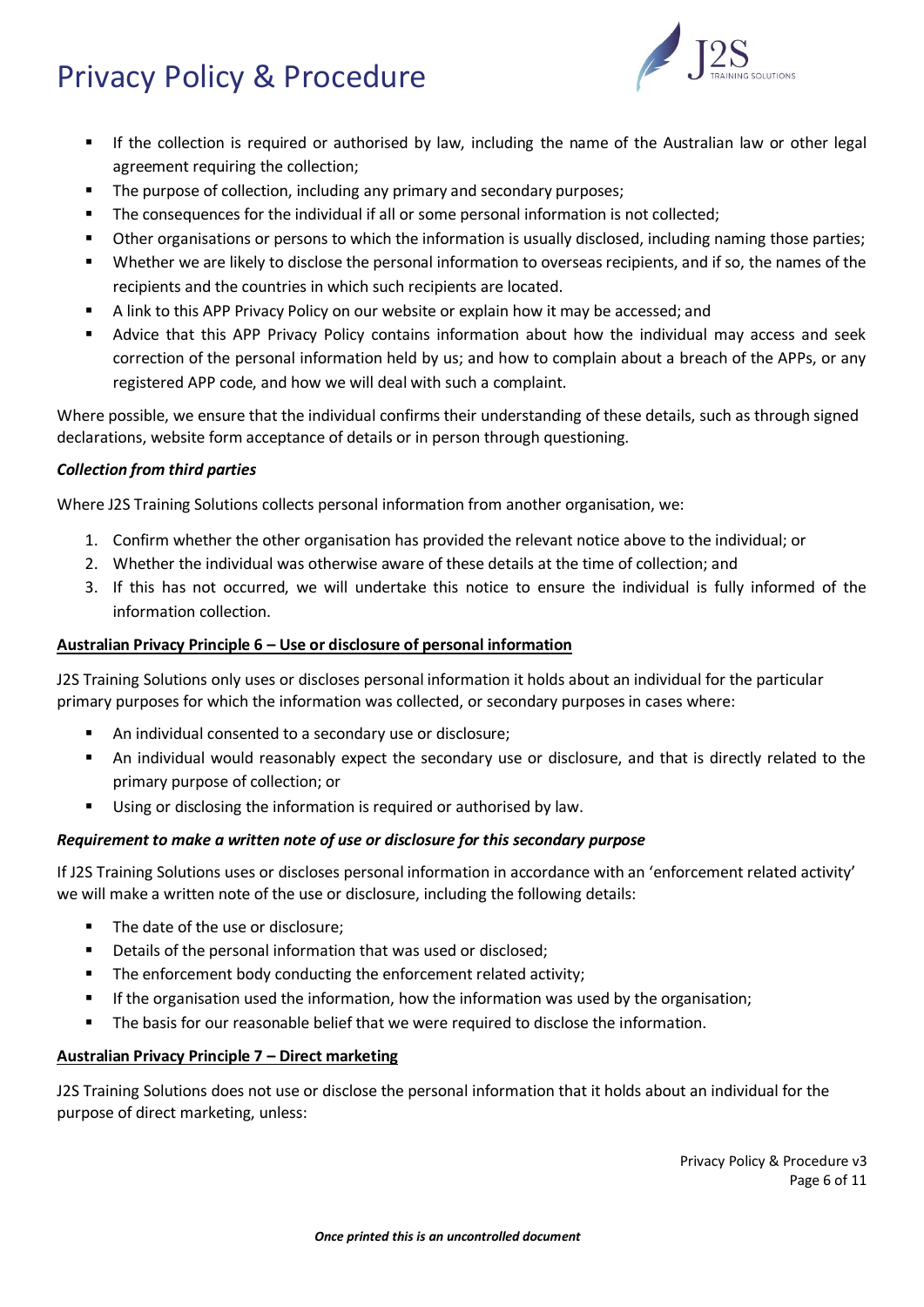

- The personal information has been collected directly from an individual, and the individual would reasonably expect their personal information to be used for the purpose of direct marketing; or
- The personal information has been collected from a third party, or from the individual directly, but the individual does not have a reasonable expectation that their personal information will be used for the purpose of direct marketing; and
- We provide a simple method for the individual to request not to receive direct marketing communications (also known as 'opting out').

On each of our direct marketing communications, J2S Training Solutions provides a prominent statement that the individual may request to opt out of future communications, and how to do so.

An individual may also request us at any stage not to use or disclose their personal information for the purpose of direct marketing, or to facilitate direct marketing by other organisations. We comply with any request by an individual promptly and undertake any required actions for free.

We also, on request, notify an individual of our source of their personal information used or disclosed for the purpose of direct marketing unless it is unreasonable or impracticable to do so.

## **Australian Privacy Principle 8 – Cross-border disclosure of personal information**

Before J2S Training Solutions discloses personal information about an individual to any overseas recipient, we undertake take reasonable steps to ensure that the recipient does not breach any privacy matters in relation to that information.

#### **Australian Privacy Principle 9 – Adoption, use or disclosure of government related identifiers**

J2S Training Solutions does not adopt, use or disclose a government related identifier related to an individual except:

- In situations required by Australian law or other legal requirements;
- Where reasonably necessary to verify the identity of the individual;
- Where reasonably necessary to fulfil obligations to an agency or a State or Territory authority; or
- As prescribed by regulations.

## **Australian Privacy Principle 10 – Quality of personal information**

J2S Training Solutions takes reasonable steps to ensure that the personal information it collects is accurate, up-todate and complete. We also take reasonable steps to ensure that the personal information we use or disclose is, having regard to the purpose of the use or disclosure, accurate, up-to-date, complete and relevant. This is particularly important where:

- When we initially collect the personal information; and
- When we use or disclose personal information.

We take steps to ensure personal information is factually correct. In cases of an opinion, we ensure information takes into account competing facts and views and makes an informed assessment, providing it is clear this is an opinion. Information is confirmed up-to-date at the point in time to which the personal information relates.

Quality measures in place supporting these requirements include: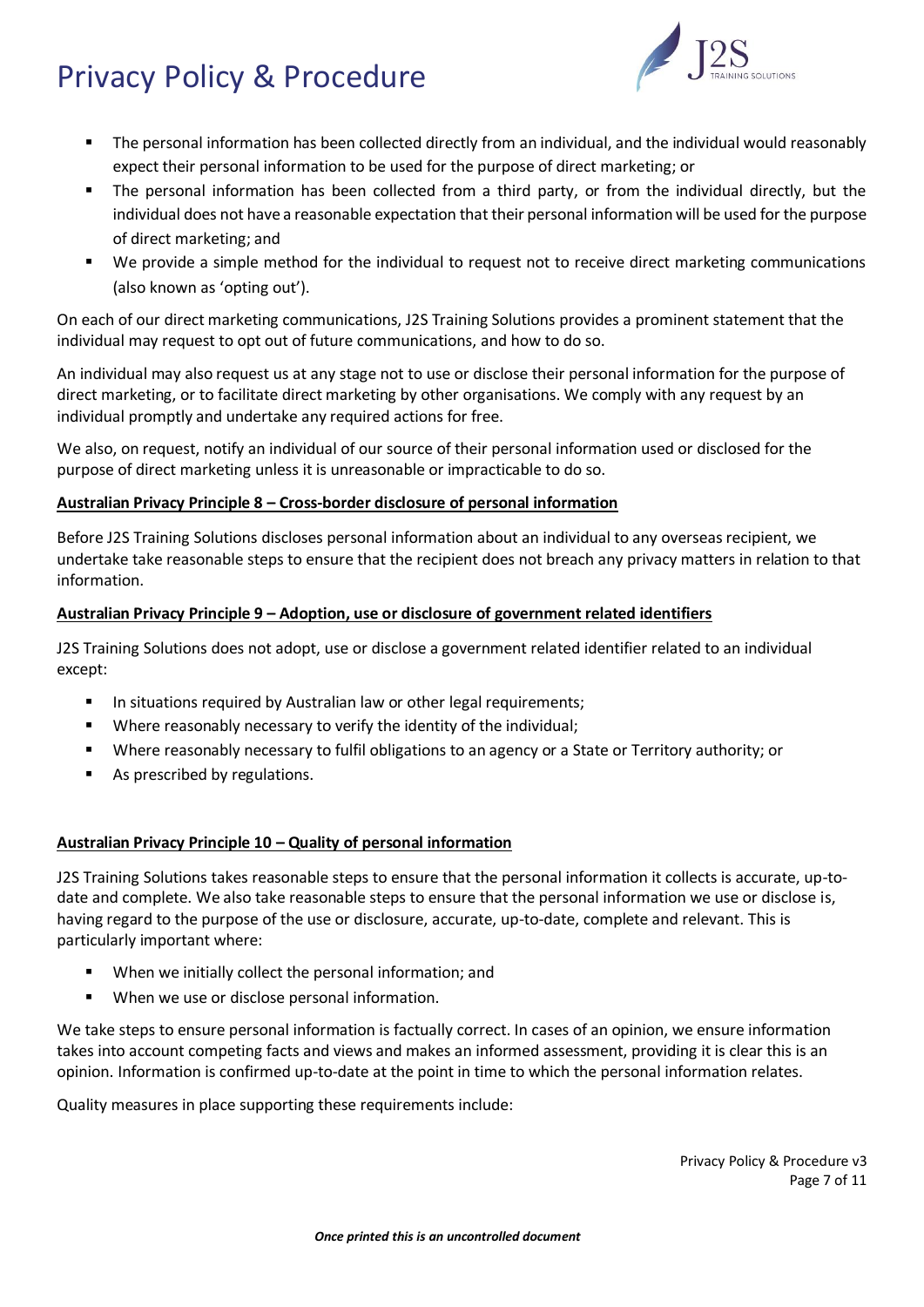

- Internal practices, procedures and systems to audit, monitor, identify and correct poor quality personal information (including training staff in these practices, procedures and systems);
- Protocols that ensure personal information is collected and recorded in a consistent format, from a primary information source when possible;
- **E** Ensuring updated or new personal information is promptly added to relevant existing records;
- Providing individuals with a simple means to review and update their information on an on-going basis through our online portal;
- Reminding individuals to update their personal information at critical service delivery points (such as from application to enrolment and completion) when we engage with the individual;
- Contacting individuals to verify the quality of personal information where appropriate when it is about to used or disclosed, particularly if there has been a lengthy period since collection; and
- Checking that a third party, from whom personal information is collected, has implemented appropriate data quality practices, procedures and systems.

## **Australian Privacy Principle 11 — Security of personal information**

J2S Training Solutions takes active measures to consider whether we are able to retain personal information we hold, and also to ensure the security of personal information we hold. This includes reasonable steps to protect the information from misuse, interference and loss, as well as unauthorised access, modification or disclosure.

We destroy or de-identify personal information held once the information is no longer needed for any purpose for which the information may be legally used or disclosed.

Access to J2S Training Solutions offices and work areas is limited to our personnel only - visitors to our premises must be authorised by relevant personnel and are accompanied at all times. With regard to any information in a paper based form, we maintain storage of records in an appropriately secure place to which only authorised individuals have access.

Regular staff training and information bulletins are conducted with J2S Training Solutions personnel on privacy issues, and how the APPs apply to our practices, procedures and systems. Training is also included in our personnel induction practices.

We conduct ongoing internal audits (at least annually and as needed) of the adequacy and currency of security and access practices, procedures and systems implemented.

#### **Australian Privacy Principle 12 — Access to personal information**

Where J2S Training Solutions holds personal information about an individual, we provide that individual access to the information on their request. In processing requests, we:

- Ensure through confirmation of identity that the request is made by the individual concerned, or by another person who is authorised to make a request on their behalf;
- Respond to a request for access:
	- Within 14 calendar days, when notifying our refusal to give access, including providing reasons for refusal in writing, and the complaint mechanisms available to the individual; or
	- Within 30 calendar days, by giving access to the personal information that is requested in the manner in which it was requested.
- Provide information access free of charge.

Privacy Policy & Procedure v3 Page 8 of 11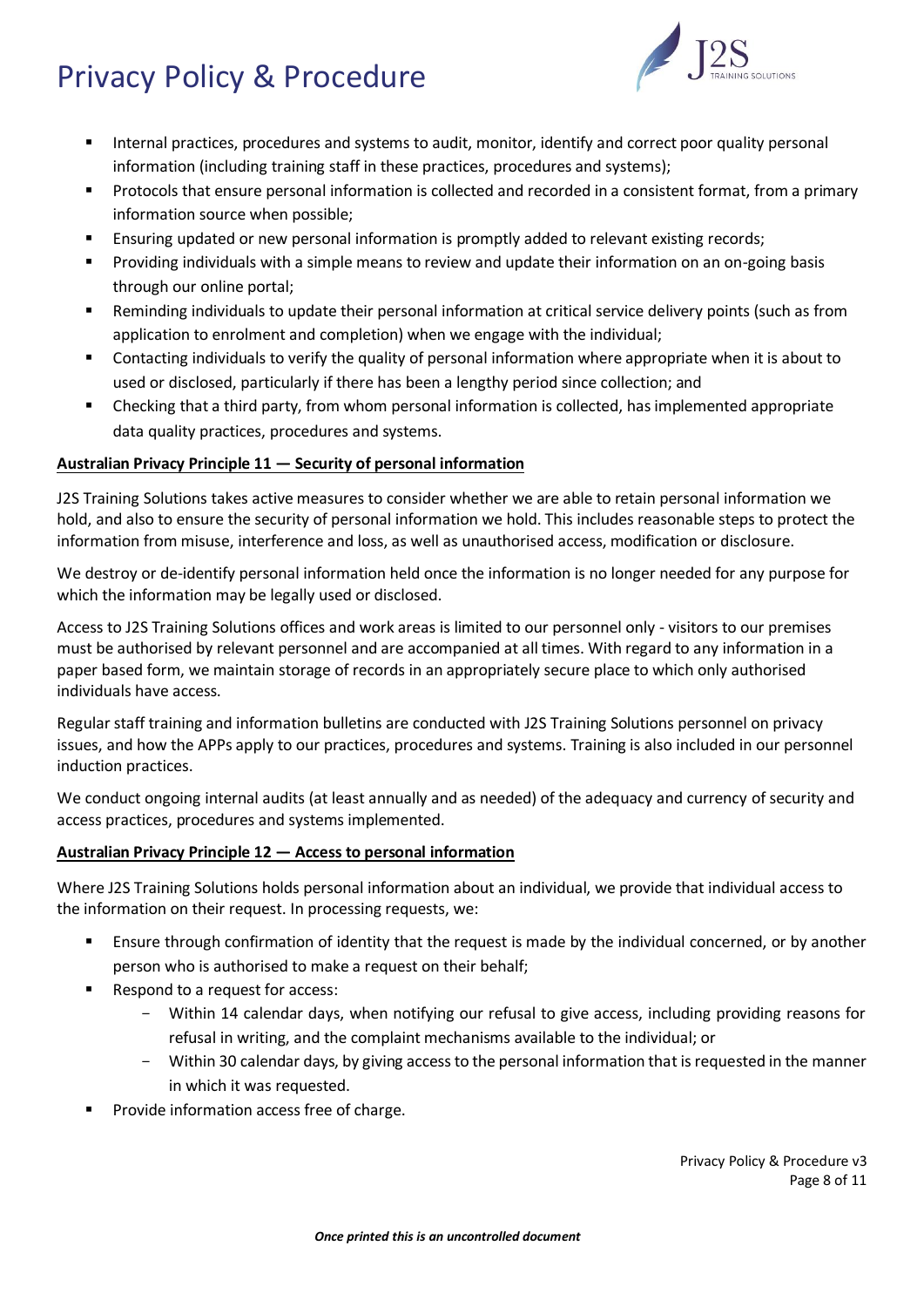

## **Australian Privacy Principle 13 – Correction of personal information**

J2S Training Solutions takes reasonable steps to correct personal information we hold, to ensure it is accurate, upto-date, complete, relevant and not misleading, having regard to the purpose for which it is held.

#### *Individual Requests*

On an individual's request, we:

- Correct personal information held; and
- Notify any third parties of corrections made to personal information, if this information was previously provided to these parties.

In cases where we refuse to update personal information, we:

- Give a written notice to the individual, including the reasons for the refusal and the complaint mechanisms available to the individual;
- Upon request by the individual whose correction request has been refused, take reasonable steps to associate a statement with the personal information that the individual believes it to be inaccurate, out-of-date, incomplete, irrelevant or misleading;
- Respond within 14 calendar days to these requests; and
- Complete all actions free of charge.

## *Correcting at J2S Training Solutions initiative*

We take reasonable steps to correct personal information we hold in cases where we are satisfied that the personal information held is inaccurate, out-of-date, incomplete, irrelevant or misleading (that is, the information is faulty). This awareness may occur through collection of updated information, in notification from third parties or through other means.

## Procedure

J2S Training Solutions complies with the requirements of Clause 23 of Schedule 1A of the Act and the Information Privacy Principles set out in the Privacy Act 1988 in relation to the collection of information relating to all students.

J2S Training Solutions will allow a Student to apply for and receive a copy of the VET personal information that the provider holds in relation to that Student.

# *1. Collection of information*

- 1.1 Personal information will not be collected unless:
	- the information is collected for a purpose directly related to Students; and
	- the collection of the information is necessary for or directly related to that purpose.
- 1.2 Personal information will not be collected by unlawful or unfair means.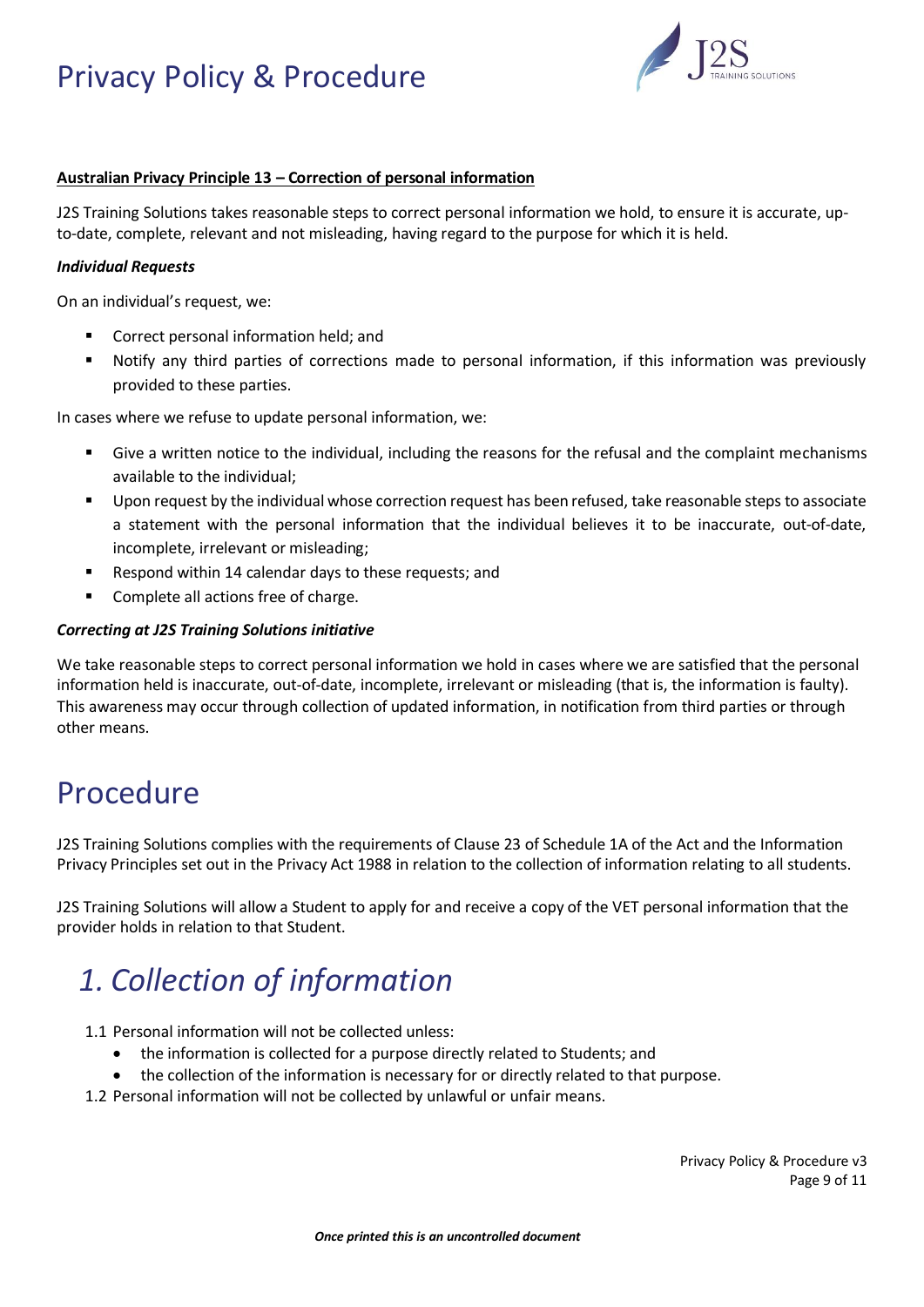

- 1.3 Where personal information is collected for inclusion in a record or in a generally available publication J2S Training Solutions will take reasonable steps to ensure that, before the information is collected or, if that is not practicable, as soon as practicable after the information is collected, the Student concerned is generally aware of:
	- the purpose for which the information is being collected;
	- if the collection of the information is authorised or required by or under law the fact that the collection of the information is so authorised or required; and
	- with whom the information may be shared (such as the Australian Government or Tuition Assurance Scheme).
- 1.4 Where J2S Training Solutions solicits and collects personal information for inclusion in a record or in a generally available publication it will take reasonable steps to ensure that:
	- the information collected is relevant to that purpose and is up to date and complete; and
	- the collection of the information does not intrude to an unreasonable extent upon the personal affairs of the Student.

# *2. Storage and security of personal information*

2.1 J2S Training Solutions will ensure:

- that the record is protected, by such security safeguards as it is reasonable in the circumstances to take, against loss, against unauthorised access, use, modification or disclosure, and against other misuse; and
- that if it is necessary for the record to be given to a person in connection with the provision of a service to the VET Provider, everything reasonably within the power of the VET Provider will be done to prevent unauthorised use or disclosure of information contained in the record.

2.2 J2S Training Solutions will maintain a record setting out:

- the nature of the records of personal information kept by or on behalf of the record-keeper;
- the purpose for which each type of record is kept;
- the classes of individuals about whom records are kept;
- the period for which each type of record is kept;
- the persons who are entitled to have access to personal information contained in the records and the conditions under which they are entitled to have that access; and
- the steps that should be taken by persons wishing to obtain access to that information.

J2S Training Solutions will not use the information without taking reasonable steps to ensure that, having regard to the purpose for which the information is proposed to be used, the information is accurate, up to date and complete. The VET Provider will not use the information except for a purpose to which the information is relevant.

# *3.Disclosure*

3.1 J2S Training Solutions will not disclose the information to a person, body or agency (other than the individual concerned) unless:

- the individual concerned is reasonably likely to have been aware that information of that kind is usually passed to that person, body or agency;
- the individual concerned has consented to the disclosure;